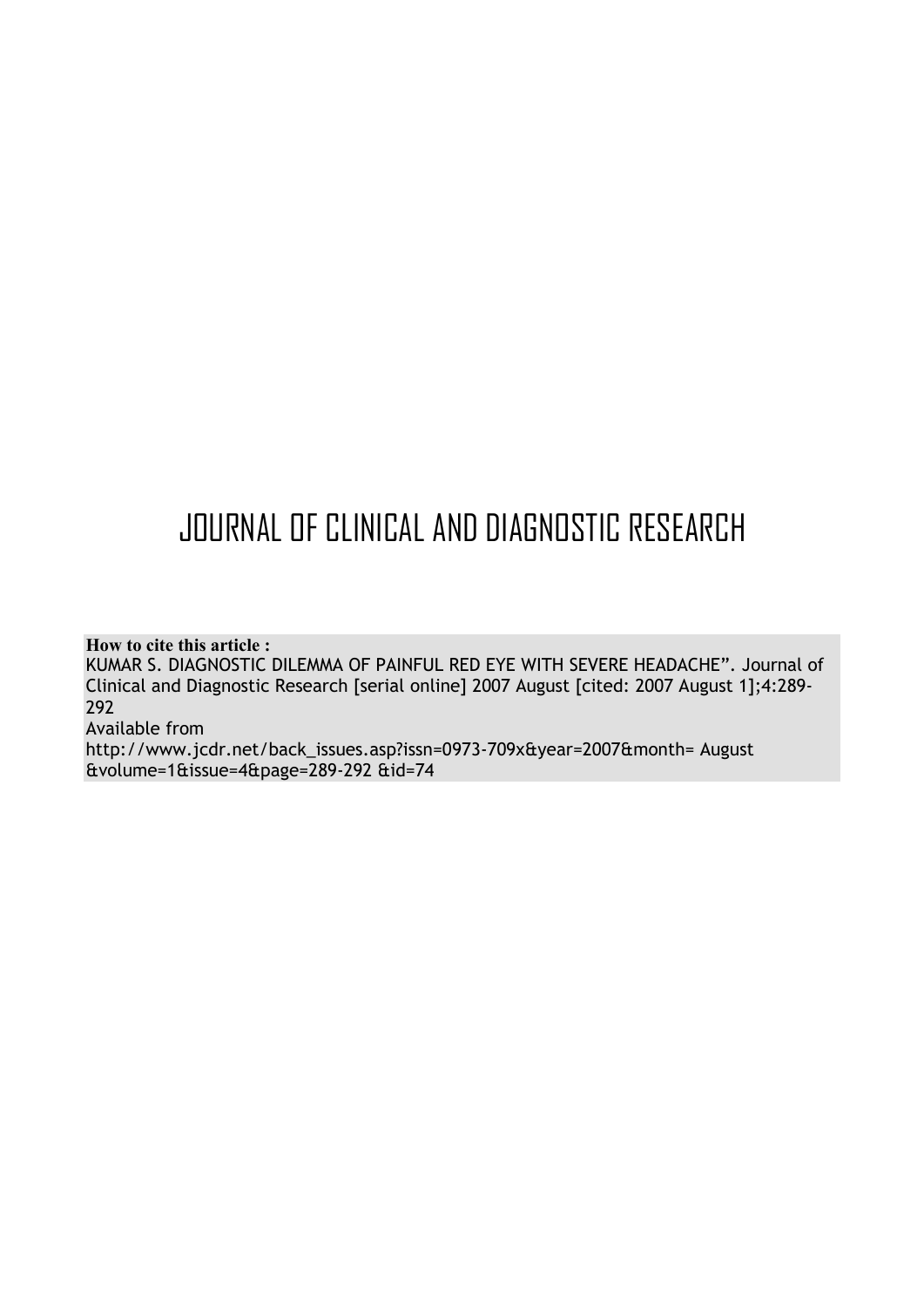## **CASE REPORT**

## **Diagnostic Dilemma of Painful Red Eye With Severe Headache**

#### **KUMAR S**

#### **ABSTRACT**

Traditionally, the differential diagnosis of non traumatic painful red eye is limited to microbial keratitis, acute congestive glaucoma & acute iritis. However, if painful red eye is associated with headache, then migraine, sinusitis, orbital infection and inflammation are the usual differential diagnoses. Cluster headache as a cause of painful red eye with severe headache may be missed both by internists as well as by ophthalmologists.

I report two cases initially diagnosed, investigated and treated variously as glaucoma, partial third nerve paresis due to diabetes and meningitis. The correct diagnosis became apparent when all investigations were normal and the patient did not respond to treatment appropriate for the initial, presumed diagnoses. These cases emphasize the importance of a high index of suspicion for cluster headache, and the dramatic response to corticosteroid therapy in this usually overlooked malady.

**Key words**: severe headache, painful red eye, ptosis

### **Case Number 1**

A 48-year-old female presented with the complaints of recurrent episodes of severe pain in the left eye for last three days. She reported that the pain started suddenly along left supra-orbital margin, within minutes the pain spread in and around eye and became unbearable. Redness of the eye closely followed the onset of pain. The lid became ptotic but the vision remained unaffected.

Injections of Diclofenac sodium were given to relieve the pain. Her past medical and ophthalmic history was unremarkable. She denied any head injury in the past. Investigations revealed that she was an overt diabetic, although her systemic examination was within normal limits ENT examination and X-ray Para-nasal sinus view

excluded the sinusitis. A provisional diagnosis of partial third nerve paresis due to diabetes mellitus was made and ophthalmic consultation was advised. Complete blood count, Erythrocyte sedimentation rate, renal function test were within normal limit. VDRL was non reactive and anti nuclear antibodies were not detected. During pain free period the anterior segment was unremarkable except conjunctival congestion. Her intraocular pressure was 32 and 30 mm of Hg. Well defined pink optic disc with CD ratios of 0.7 and 0.6 in the right and left eye respectively excluded the clinical diagnosis of benign intracranial hypertension. Field changes on automated perimetry were consistent with the diagnosis of glaucoma.[Table/Fig 1]. Timolol maleate (0.5%) eye drops, twice a day were prescribed. The intraocular pressure dropped down to 20 mm of Hg but episode of pain recurred and injection Diclofenac was given. Patient was reevaluated again. Her vision was 6/6 in each eye. There was no proptosis. Although lid edema and mild ptosis was apparent but ocular movements

Corresponding author : Dr Sunil Kumar, FRCS, MS, Mohamad Dossary Hospital, Department of Ophthalmology. PO BOX 335, Al Khobar 31952, Saudi Arabia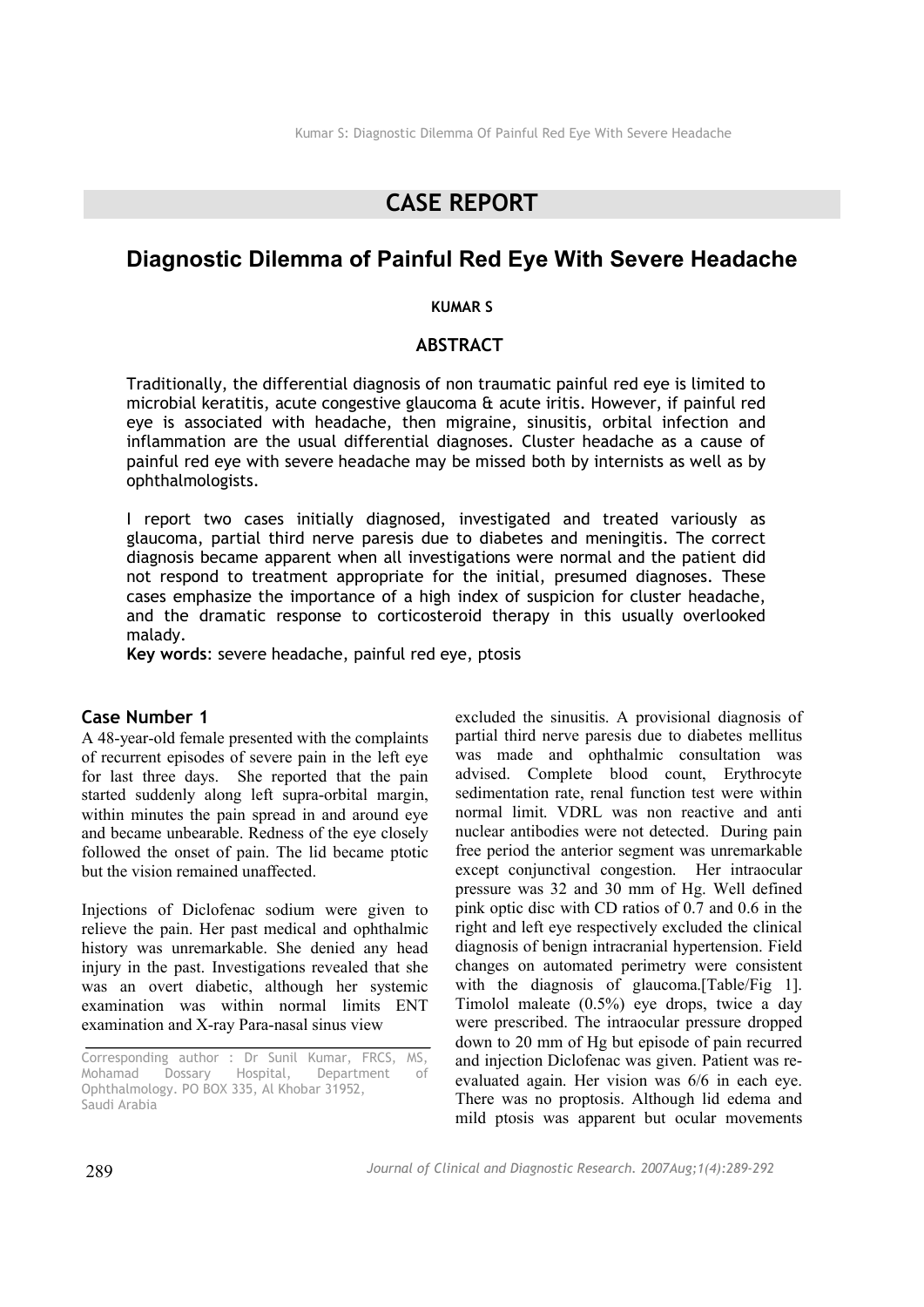were within normal limit. Conjunctiva was congested and chemosed. [Table/Fig 2] Possibility of orbital inflammatory disease or orbital myositis was omitted due to normal ocular movements and absence of proptosis. There was no clinical evidence of scleritis or iritis. Pupil were reactive without an afferent pupillary defect. Gonioscopy revealed grade three open angle in all quadrants. Absence of blood in schlemm's canal excluded the possibility of low-flow carotid-cavernous fistula. Contrast enhanced computerized tomographic (CT) scan of the brain and orbit excluded any structural or space occupying lesion and orbital inflammatory diseases.

Considering the episodic nature of severe periocular pain, conjunctival congestion with mild ptosis, and the normal CT scan findings of the orbit and brain, a presumptive diagnosis of cluster headache was made and treatment was commenced with tablet prednisolone 60 mg per day for three days, and tapered by 10 mg every third day (Campbell protocol). After initiation of this treatment, there was no recurrence of the episodes of pain.

The ptosis as well as conjunctival congestion resolved completely.

## **Case Number 2:**

A 35-year old male patient was brought to the triage with severe headache and pain in the right eye, associated with vomiting, of 30 minutes duration. Although he reported having suffered episodes of headache in the past, but the nature of the current headache was entirely different. Injection Diclofenac sodium was given for a presumed diagnosis of migrainous attack and he was advised to consult the internist in the out patient department. The patient returned in the morning with severe headache, vomiting, painful red right eye and watery rhinorrhea. He was admitted for further evaluation. Systemic examination did not reveal abnormal findings. Results of the complete blood count, erythrocyte sedimentation rate, renal and liver function tests and serum electrolyte levels were found to be within normal limits. The ENT examination was unremarkable. Detailed ocular examination was normal except for the presence of conjunctival congestion. An intracranial space-occupying lesion was excluded since the results of the CT scan of brain were within normal limits. Meanwhile, the patient was treated with intravenous

antibiotics,parenteral Metoclopramide, Diclofenac sodium and discharged on third day as headache did not recur.

The patient was re-admitted later the same day as symptom complex recurred. He revealed that the pain had started suddenly along the right superior orbital margin and then spread to the entire head, although it was more intense in the right half. Within minutes, pain was excruciating, the eye became red and he started vomiting. During episode of headache right lid was slightly ptotic although Ocular movements were normal. Conjunctiva was congested and chemosed**.** Mild anisocoria was noted, right pupil was smaller in size. Bilateral fundus examination was normal. Magnetic resonance imaging (MRI) of the orbit and brain to rule out pseudotumor orbit and Tolosa Hunt syndrome were found to be within normal **limits** 

In view of, excruciating pain around congested right eye along with mild ptosis and miosis, rhinorrhea, unremarkable systemic examination, normal biochemical and radiology profiles, the diagnosis was revised and patient was thought to be suffering from cluster headache. All medicines were stopped and treatment was commenced with oral prednisolone 60 mg per day for three days and tapered by 10 mg every third day. After initiation of the corticosteroids, the headache resolved, conjunctival congestion and ptosis regressed. This patient returned six months later with similar complaints, and responded dramatically to oral prednisolone.

## **Discussion:**

Cluster headache, an uncommon, most painful primary headache, heralds episodes of very severe unilateral orbital, supra-orbital and/or temporal pain, which may extend to the face, neck, ear or hemicranium, with signs and symptoms of autonomic dysfunction. The pain starts without any warning, intensifies rapidly and becomes agonizing in a short time. The designation came from the cluster pattern of attacks, both in terms of the number of episodes per day and the number of days in a bout (cluster pattern)[1]. The frequency of attack may vary from six per 24 hour period to once in a week. If the patient experiences more than three attacks within 24 hours, it may seem that the pain recurs when the effects of analgesics are wearing off. This gives a false impression of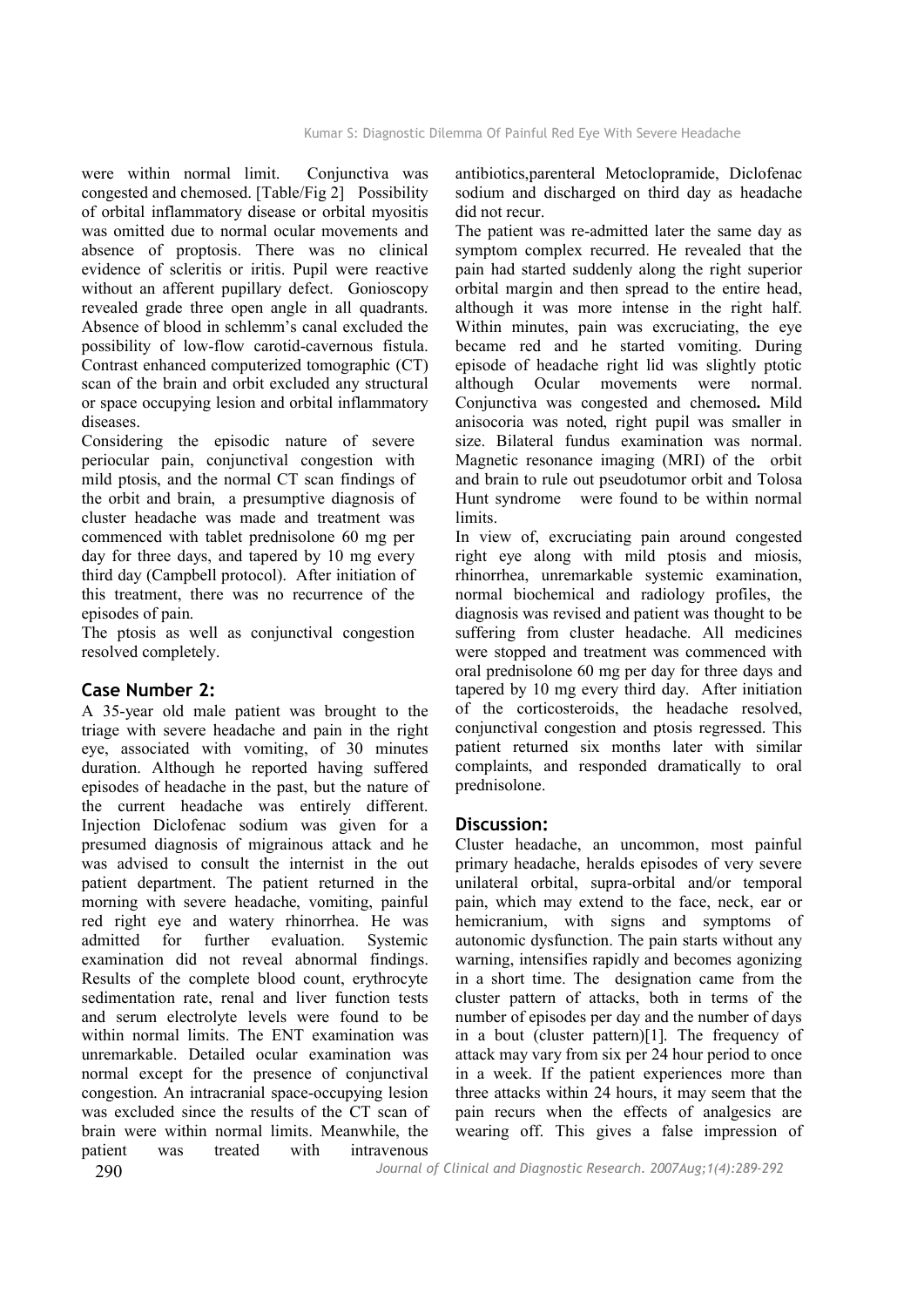continuous pain, and masks the episodic nature of the illness.

Misdiagnosis of cluster headache is common in clinical practice and can lead to significant morbidity.[2] An interesting non-clinic, population based, internet survey in US observed an average delay of 6.6 years in the diagnosis of cluster headache. The average number of incorrect diagnoses was 3.9 and an average 4.3 physicians were consulted before the correct diagnosis was made, 4% of patients had unnecessary sinus or deviated septum surgery. Many inappropriate medications such as propanolol, amitriptyline, and antibiotics were commonly prescribed while sumatriptan and oxygen were often denied due to a failure to understand the nature of this disorder.[3]

International Headache Society has laid down the criteria for diagnosis of cluster headache. (Table 1: Criteria of international headache society for cluster headache)

At times the clinical boundaries between migraine and cluster headache are ill defined, none meet the strict international society criteria and patient may present with headache sharing the characteristic of both headache type. These occasions are diagnostic challenge.

Change in the pattern or intensity of headache in a patient with history of cluster headache needs neuro-imaging to rule out a structural lesion masquerading as cluster headache. Granulomatous pituitary lesion and intracranial aneurysm may masquerade as cluster headache.[4],[5],[6]

Overlap in symptoms between recurrent orbital myositis and cluster headache may delay the diagnosis of orbital myositis. Orbital myositis should be considered in patients with atypical cluster headache characterized by proptosis, painful eye movements, and pain that does not completely resolve within 3 hours.[7]

Short-lasting unilateral neuralgiform headache with conjunctival injection and tearing (SUNCT syndrome), a newly described headache, characterized by short lasting, unilateral attacks of a neuralgiform pain, accompanied by conjunctival injection and tearing on the symptomatic side, should be considered in the differential diagnosis of cluster headache.

 The exact etio-pathophysiological mechanism of cluster headache remains to be elucidated. Recent studies have demonstrated the important role of the ipsilateral ventral hypothalamus in the pathogenesis of cluster headache[8],[9]. The diagnosis of cluster headache is clinical, based on a history of recurrent episodes, the description of the pain, the temporal profile and the accompanying autonomic manifestations. Oxygen inhalation is one of the most effective treatments for cluster headache.[10],[11] Subcutaneous administration of 6 mg of Sumatriptan has been shown to abort the attack of headache in 75 percent of patients[12] but it is contraindicated in patients with hypertension and ischemic heart disease. Sumatriptan is not recommended for patients who experience more than two attacks every 24 hours, in that such use would exceed the recommended limits[13]. In a randomized, placebo controlled, double blind, cross over study, intranasal zolmitriptan 10 mg was found to relieve the headache in 80% of patients with episodic cluster headache<sup>[14]</sup>. Corticosteroids are the most rapidly acting agents to break the cycle of cluster headache.[13],[15],[16] Kudrow reported significant relief of headache in 77% of 77 patients with episodic cluster headache and partial relief in another 12% of patients given prednisone[17] At the Mayo Clinic, treatment typically is initiated according to the Campbell protocol (i.e., 60 mg daily for 3 days, followed by 10-mg decrements every 3 days over 18 days). Corticosteroids are the drugs of choice in patients with ischemic heart disease or uncontrolled hypertension. If the episodes of cluster are headache are frequent it need prophylactic therapy. Verapamil. lithium, divalproex sodium, and topiramate are effective in the prophylaxis of cluster headache. Recently, Occipital nerve stimulation has been shown to be effective in the treatment of drug-resistant chronic cluster headache.

## **Conclusion**

To conclude, in a patient presenting with excruciating headache of sudden onset, associated with painful red eye and other autonomic dysfunctions, consider the diagnosis of cluster headache. Dramatic relief of the symptom complex by administration of 60 mg of tablet prednisone can be used as a therapeutic test.

**Acknowledgement** I wish to acknowledge the precious suggestions and comments of Dr. Philip Thomas in preparation of this manuscript